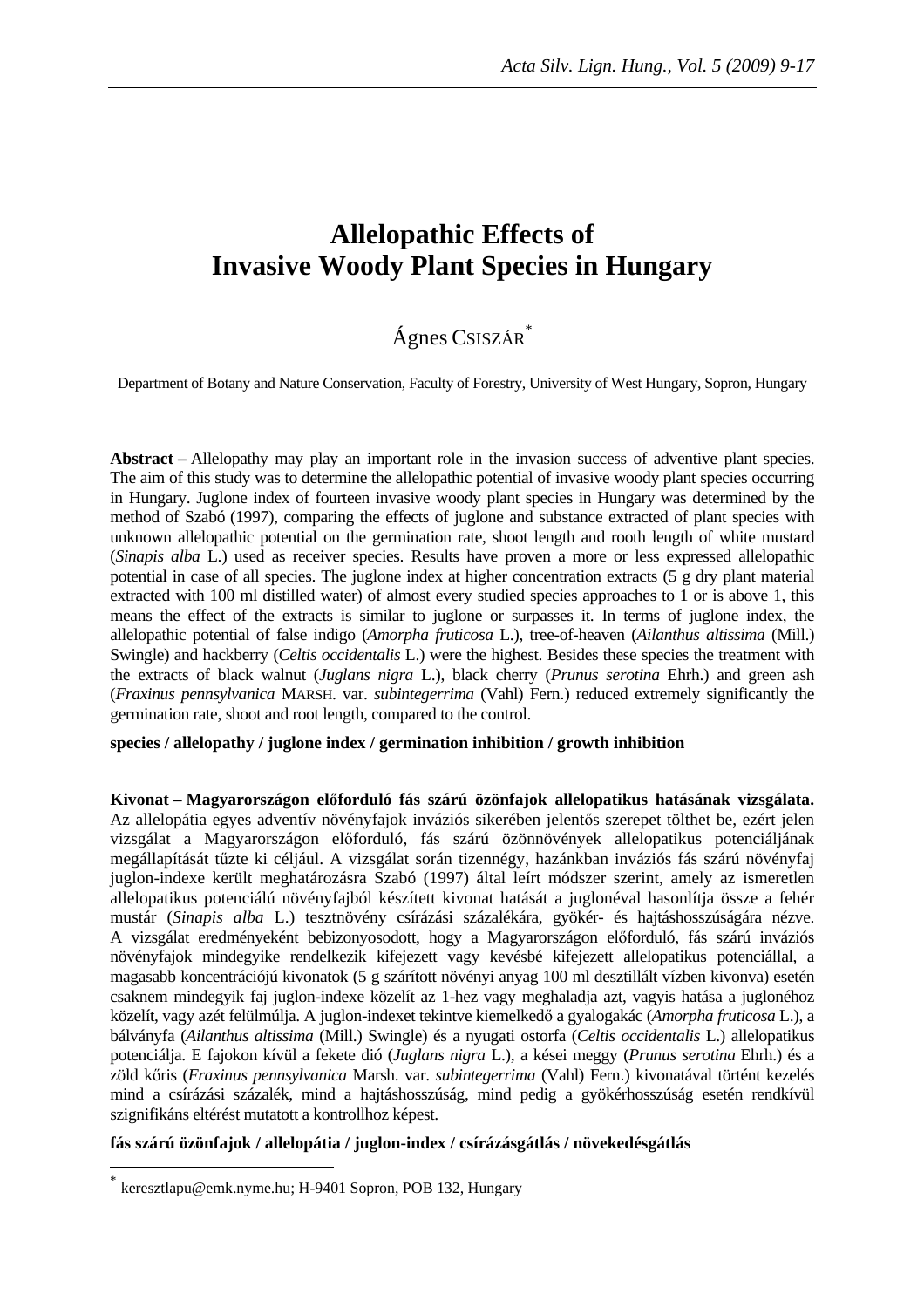#### **1 INTRODUCTION**

Records about allelopathy are known since ancient times, however the inhibitory effect was not attributed to the secondary metabolites (Plinius Secundus  $1<sup>st</sup>$  century AD cit. Rice 1984). After introducing the term allelopathy by Molish (1937), the definition has undergone several changing and widening of meaning (Csontos 1997, Brückner – Szabó 2001), nowadays it refers to the positive or negative, direct or indirect effect by one plant, fungus or microorganisms to the other through the production of chemical compounds that escape into the environment (RICE 1984). Most observations of allelopathy connected with agriculture, several weeds are known which are allelopathic to cultivated plants (Terpó – Kotori 1974, Mikulás 1981, Kazinczi et al. 1991), plant species allelopathic to weeds can offer a selective and an environmentally friendlier way of weed biocontrol.

Because of the complexity of allelopathy and problems of its practical applications the beneficial effects of allelopathy have not been exploited in the forestry yet, although the competition and allelopathic effects are more explicit in the forested plant communities because of huge biomass of canopy and root layers (Pellissier – Gallet – Souto 2002). It is also notable that almost one third of allelopathic plant species are woody plants in Hungary (Szabó 1997). Allelopathy can influence the succession, determine the pattern of cut area, inhibit the forestation and forest regeneration; understory species can inhibit the germination of woody plants therefore the secondary metabolites of woody plant species can greatly influence the pattern of understory (Lodhi 1975, 1976, 1978, Kuiters – Denneman 1987, Csontos 1991). The effect of understory species can be expressed indirectly through the microbiological activity of the soil (Szabó et al 1987), however the effect can show different rate in laboratory experiments and under field conditions (Fekete 1974). The role of allelopathy in the forest ecosystem has been proven by Čaboun (2004) in the seed production, forest regeneration and protection, forest structure and production of biomass. According to Carroll (1994): "Within the forest ecosystem allelochemical interaction plays a much larger role than previously thought, affecting growth, germination, plant succession, and vegetative patterning of forest ecosystem."

It is not surprising that the percentage of alien species among the allelopathic plants is very high; since the species living close to each other were able to adapt to metabolites produced by the other species during the evolution, and an alien species is more likely to emit chemicals that native plants are less resistant to (Callaway – Aschehoug 2000). Many studies suggest that allelopathy may contribute the ability of an alien species to become dominant in invaded plant communities (Ridenour – Callaway 2001, Hierro – Callaway 2003). Among native plant communities the forests are especially endangered by the invasion of alien plant species in Hungary (Bartha 2002), the number of alien woody plant species can exceed the native woody species locally. Among invasive woody plant species occurring in Hungary the allelopathic effect of Manitoba maple (*Acer negundo* L.), false indigo (*Amorpha fruticosa* L.), black locust (*Robinia pseudoacacia* L.), black walnut (*Juglans nigra* L.), white mulberry (*Morus alba* L.), tree-of-heaven (*Ailanthus altissima* (Mill.) Swingle), hackberry (*Celtis occidentalis* L.), black cherry (*Prunus serotina* EHRH.) and Russian-olive (*Elaeagnus angustifolia* L.) has been proven (Čaboun 1994, Nandal et al. 1994, Elakovich – Wooten 1995, 1996, Heisey 1996, Szabó 1999). This study aimed at investigating the allelopathic effects of invasive woody plant species occurring in Hungary under the same conditions providing comparison of allelopathic potential of species and results which can contribute to understanding of complex function of forest ecosystems and hereby the protection and conservation of our forests.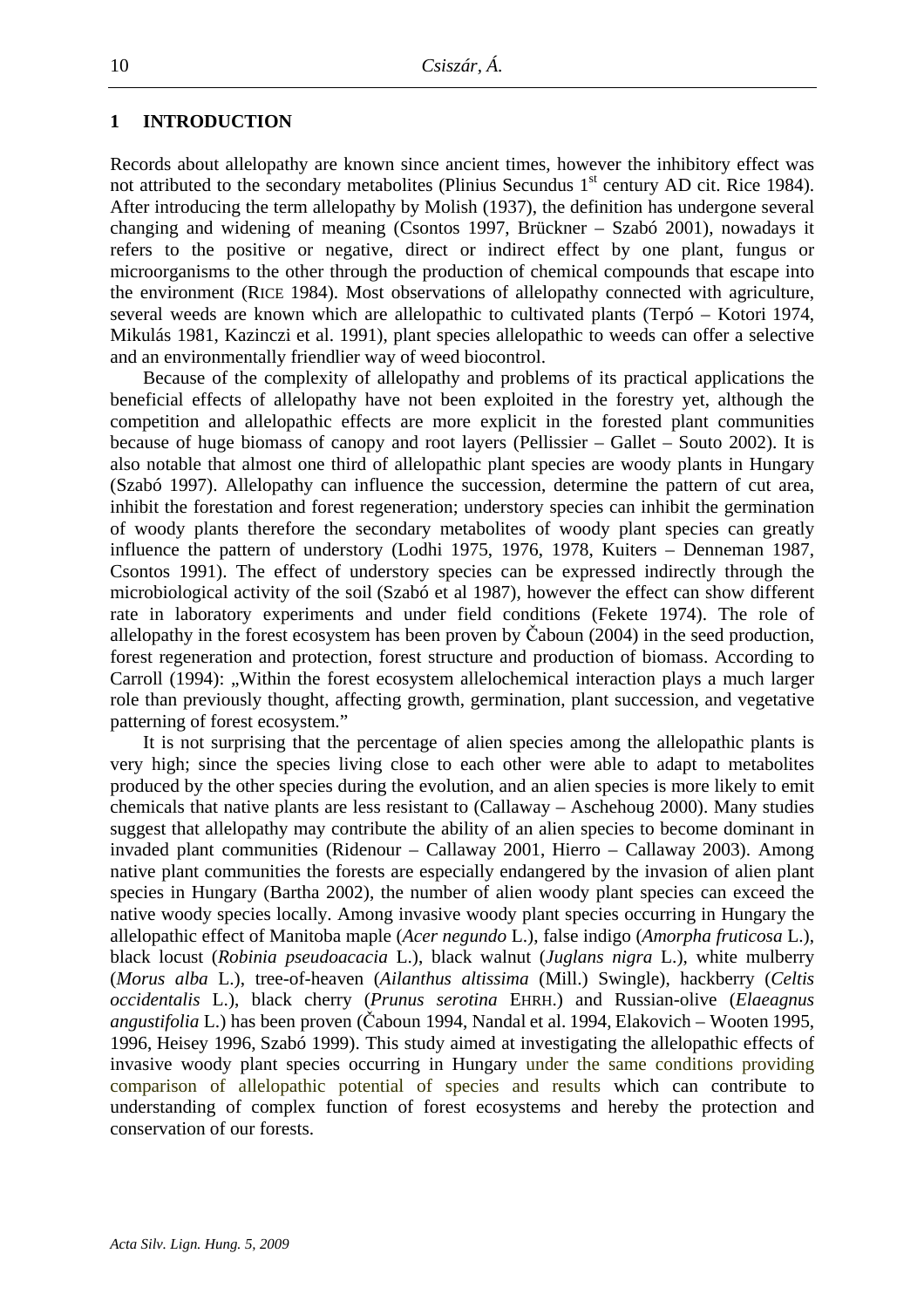#### **2 MATERIALS AND METHODS**

Juglone index (SZABÓ 1999) was chosen to study the allelopathic potential of invasive woody plant species in Hungary. Juglone is a strong allelopathic naftoquinone has been isolated from Persian walnut (*Juglans regia* L*.*), black walnut (*Juglans nigra* L.) and many species in the *Juglandaceae* family; it is washed into the soil by the rain from leaves (DAGLISH 1950, PRATAVIERA et al. 1983). Juglone has an inhibitory effect on germination and seedling growth of several plant species (Kocacaliskan – Terzi 2001), this inhibition is expressed by reduced intensity of photosynthesis and respiration (Hejl et al. 1993, Jose – Gillespie 1998), and increased oxidative stress (Segura-Aguilar et al. 1992). ERCISLI et al. (2005) treated dayneutral strawberry (*Fragaria* x *ananassa* L.) by juglone and found that the fruit yield per plant, the number of fruit per plant, average fruit weight, crowns per plant, number of leaves, leaf area, fresh root weight, total soluble solid (TSS), vitamin C, acidity and uptake of some nutrient element decreased. Method of juglone index was introduced by SZABÓ (1999), it is based on comparing the effects of treatment with 1 mM juglone and substance extracted of plant species with unknown allelopathic potential. Juglone index is a quotient created by the germination rate, shoot length and root length of white mustard (*Sinapis alba* L.) treated with juglone and substance with unknown allelopathic potential. If this quotient is above 1, the allelopathic potential is more expressed than the juglone's and the inhibitory effect is stronger; if it is below 1, the allelopathic potential is less expressed than the juglone's and the inhibitory effect is weaker. If the juglone index is smaller than 0,5, we can not practically speak about an allelopathic potential (Szabó 1999). The juglone index  $(I_i / x)$  of a substance with unknown allelopathic potential is:

$$
I_j / x = (H_j + R_j + G_j) / (H_x + R_x + G_x)
$$

Abbreviations:  $H_i$ : average of shoot lengths of 3 times 10 white mustard seeds treated with 1 mM juglone (mm),  $R_j$ : average of root lengths of 3 times 10 white mustard seeds treated with 1 mM juglone (mm),  $G_j$ : average of germination rates of 3 times 100 white mustard seeds treated with 1 mM juglone (number),  $H_x$ : average of shoot lengths of 3 times 10 white mustard seeds treated with substance from species "x" with unknown allelopathic potential (mm),  $R_x$ : average of root lengths of 3 times 10 white mustard seeds treated with substance from species "x" with unknown allelopathic potential (mm),  $G_x$ : average of germination rates of 3 times 100 white mustard seeds treated with substance from species "x" with unknown allelopathic potential (number).

For the examination shoots of invasive woody plants were collected in May 2008 and dried at room temperature. The studied species were the following: Manitoba maple (*Acer negundo* L.), false indigo (*Amorpha fruticosa* L.), black locust (*Robinia pseudoacacia* L.), black walnut (*Juglans nigra* L.), white mulberry (*Morus alba* L.), tree-of-heaven (*Ailanthus altissima* (Mill.) SWINGLE), hackberry (*Celtis occidentalis* L.), black cherry (*Prunus serotina*  EHRH.), Russian-olive (*Elaeagnus angustifolia* L.), thicket creeper (*Parthenocissus inserta* (A. Kern) Fritsch), golden currant (*Ribes aureum* PURSH), riverbank grape (*Vitis riparia* MICHX.), common hoptree (*Ptelea trifoliata* L.), red ash (*Fraxinus pennsylvanica* Marsh. var. *austini* Fern.) and green ash (*Fraxinus pennsylvanica* Marsh. var. *subintegerrima* (Vahl) Fern.).

Aqueous extracts were prepared at two different concentrations by soaking 1 g and 5 g dried plant material (leaves and stems) of the donor species in 100 ml distilled water at 20 °C for an hour, shaken in every 10 minutes and filtered through filter paper. White mustard seeds were germinated between two filter papers wetted with 5 ml extract, in darkness, placed in a biological thermostat at 20 °C. 100 white mustard seeds were placed in each petri dishes, I repeated the experiment with each concentration and species three times. Germination rate, shoot and root length were registered on the 6th day counted from the beginning of imbibition. The effects of the different plant species extracts on the germination rate, shoot and root length of white mustard were compared to the treatment with using distilled water (control). The statistical analysis of the results was made by using Chi-square test in case of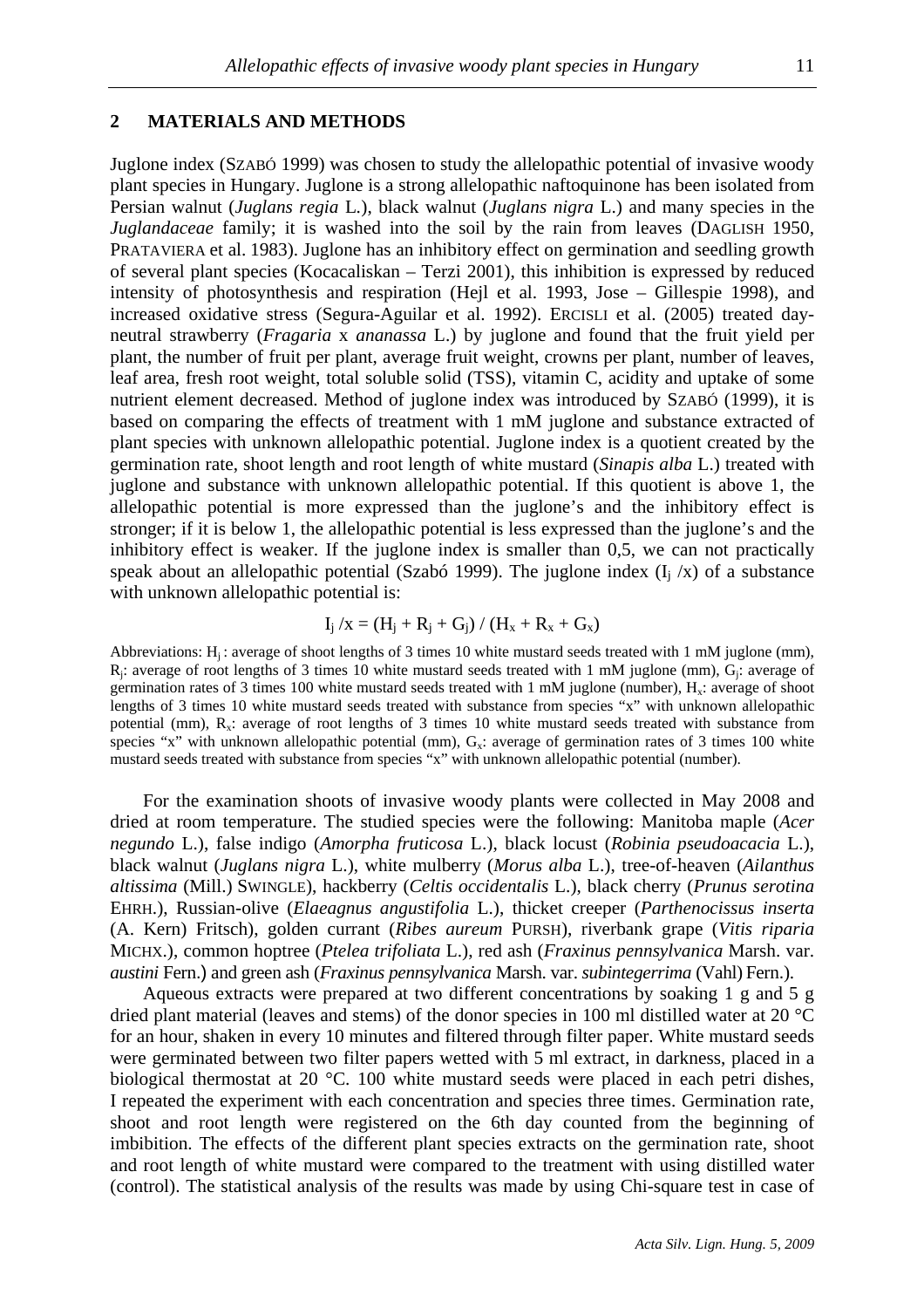germination rate, with Mann-Whitney test in case of shoot and root length using the InStat statistical program (InStat 1997). During the statistical analysis the categories of InStat statistical program [extremely significant  $(P < 0.001)$ , very significant  $(P < 0.01)$ , significant  $(P < 0.05)$ , not quite significant  $(P \le 0.1)$ , not significant  $(P > 0.1)$  were used.

### **3 RESULTS**

Regarding juglone index of invasive woody plant species in Hungary it is conspicuous, that the juglone index at higher concentration extracts of almost every studied plant species approaches to 1 or is above 1, this means the effect of the extracts is similar to juglone or exceeds it *(Table 1)*. *Amorpha fruticosa* is preeminent among the species, its juglone index is the highest at both concentrations, and it is the only one which juglone index is more than 1 at lower concentration extract. In case of higher concentration extracts *Amorpha fruticosa* was followed by *Ailanthus altissima* and *Celtis occidentalis* with juglone index 1.49 and 1.36. *Juglans nigra*, *Prunus serotina*, *Ptelea trifoliata*, *Fraxinus pennsylvanica* var. *subintegerrima* and *Robinia pseudoacacia* have a juglone index higher than 1. The juglone index of *Acer negundo*, *Parthenocissus inserta*, *Vitis riparia*, *Elaeagnus angustifolia* and *Ribes aureum* are only with some hundreth lower than 1. *Morus alba* and *Fraxinus pennsylvanica* var. *austini* can be characterized by the lowest juglone index in case of higher concentration extracts. Lower juglone index belonged to lower concentration extracts than to higher concentration extract in case of every species, although this difference was more considerable in case of species having a higher juglone index.

|                                                   | Juglone index      |                    |  |
|---------------------------------------------------|--------------------|--------------------|--|
|                                                   | at lower           | at higher          |  |
| <b>Species</b>                                    | concentration      | concentration      |  |
|                                                   | extract (1 g plant | extract (5 g plant |  |
|                                                   | material extracted | material extracted |  |
|                                                   | with 100 ml        | with 100 ml        |  |
|                                                   | distilled water)   | distilled water)   |  |
| Acer negundo L.                                   | 0.93               | 0.99               |  |
| Ailanthus altissima (MILL.) SWINGLE               | 0.80               | 1.49               |  |
| Amorpha fruticosa L.                              | 1.11               | 2.00               |  |
| Celtis occidentalis L.                            | 0.86               | 1.36               |  |
| Elaeagnus angustifolia L.                         | 0.74               | 0.93               |  |
| Fraxinus pennsylvanica Marsh. var. austini Fern.  | 0.79               | 0.85               |  |
| Fraxinus pennsylvanica Marsh. var. subintegerrima | 0.76               | 1.01               |  |
| (Vahl) Fern.                                      |                    |                    |  |
| Juglans nigra L.                                  | 0.80               | 1.08               |  |
| Morus alba L.                                     | 0.80               | 0.86               |  |
| Parthenocissus inserta (A. Kern) Fritsch          | 0.76               | 0.96               |  |
| Prunus serotina Ehrh.                             | 0.77               | 1.04               |  |
| Ptelea trifoliata L.                              | 0.73               | 1.03               |  |
| <i>Ribes aureum</i> Pursh                         | 0.77               | 0.91               |  |
| Robinia pseudoacacia L.                           | 0.84               | 1.01               |  |
| Vitis riparia Michx.                              | 0.81               | 0.94               |  |

*Table 1. Juglone index of invasive woody plant species occurring in Hungary*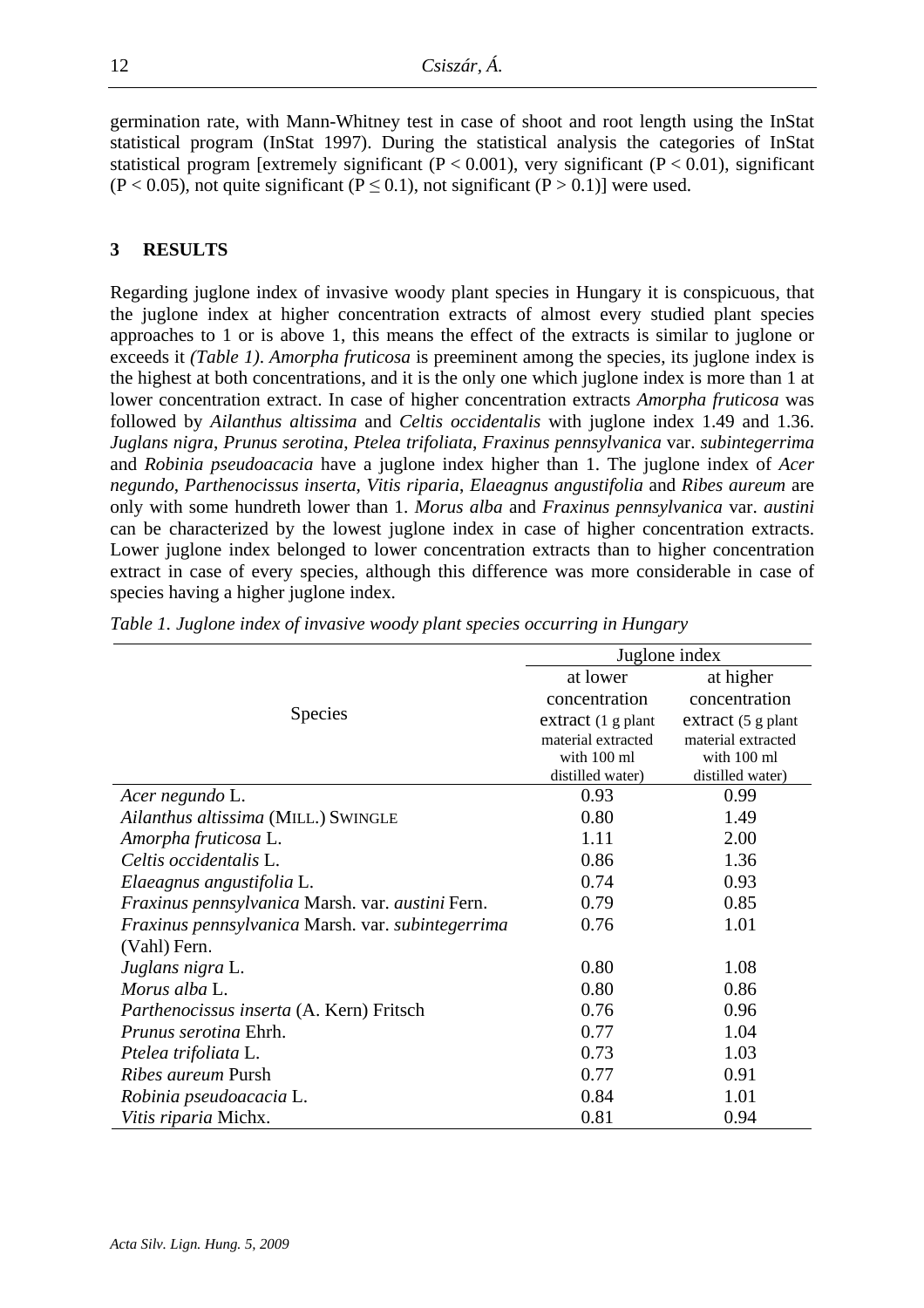Species can be ranked based on expression of their allelopathic potential using the juglone index at different concentrations of extracts, but it does not give any information about how the species inhibit the growth and development of the test plant. To find this out I compared the germination rate, shoot and root length data in case of each plant species and concentration to the data of control (treatment with distilled water) *(Table 2)*.

*Table 2. Inhibitory effects of extracts of invasive woody plant species in Hungary on the germination of Sinapis alba L. according to the analysis by Chi-square test and Mann-Whitney test* 

| Donor species                                                         | Weight of plant | Germination | Shoot        | Root   |
|-----------------------------------------------------------------------|-----------------|-------------|--------------|--------|
|                                                                       | material $(g)$  | rate        | length       | length |
| Acer negundo L.                                                       | 5               | ×           | ***          | ***    |
|                                                                       | 1               |             |              | ***    |
| Ailanthus altissima                                                   | 5               | ***         | ***          | ***    |
| (Mill.) Swingle                                                       | 1               |             |              | ***    |
| Amorpha fruticosa L.                                                  | 5               | ***         | ***          | ***    |
|                                                                       |                 | **          | ***          | ***    |
| Celtis occidentalis L.                                                | 5               | ***         | ***          | ***    |
|                                                                       |                 |             |              | ***    |
| Elaeagnus angustifolia L.                                             | 5               |             |              | ***    |
|                                                                       | 1               |             |              | ***    |
| Fraxinus pennsylvanica                                                | 5               |             |              | ***    |
| Marsh. var. austini Fern.                                             |                 |             | Ω            | ***    |
| Fraxinus pennsylvanica Marsh. var.                                    | 5               | ***         | ***          | ***    |
| subintegerrima (Vahl) Fern.                                           | 1               |             |              | ***    |
| Juglans nigra L.                                                      | 5               | ***         | ***          | ***    |
|                                                                       |                 |             |              | ***    |
| Morus alba L.                                                         | 5               |             | $\mathbf{O}$ | ***    |
|                                                                       |                 |             |              | ***    |
| Parthenocissus inserta                                                | 5               | *           | $\ast$       | ***    |
| (A. Kern) Fritsch                                                     | 1               |             | *            | ***    |
| Prunus serotina Ehrh.                                                 | 5               | ***         | ***          | ***    |
|                                                                       | 1               |             |              | ***    |
| Ptelea trifoliata L.                                                  | 5               | ***         | **           | ***    |
|                                                                       | 1               |             | ∗            | **     |
| Ribes aureum Pursh<br>Robinia pseudoacacia L.<br>Vitis riparia Michx. | 5               |             |              | ***    |
|                                                                       | 1               |             |              | ***    |
|                                                                       | 5               | **          |              | ***    |
|                                                                       |                 |             | $\mathbf{O}$ | ***    |
|                                                                       |                 | ***         | ∗            | ***    |
|                                                                       | 5               |             | ∗            | ***    |
|                                                                       |                 |             |              |        |

Abbreviations: The inhibitory effect: \*\*\*: extremely significant, \*\*: very significant, \*: significant, o: not quite significant, -: not significant o: not quite significant,

Examining the germination rate the treatment with higher concentration extracts of *Ailanthus altissima, Amorpha fruticosa, Celtis occidentalis, Fraxinus pennsylvanica* var. *subintegerrima, Juglans nigra*, *Prunus serotina*, *Ptelea trifoliata* and *Vitis riparia* considered extremely significantly different compared to the control. The germination rates were very significantly lower than the control following the treatment with higher concentration extract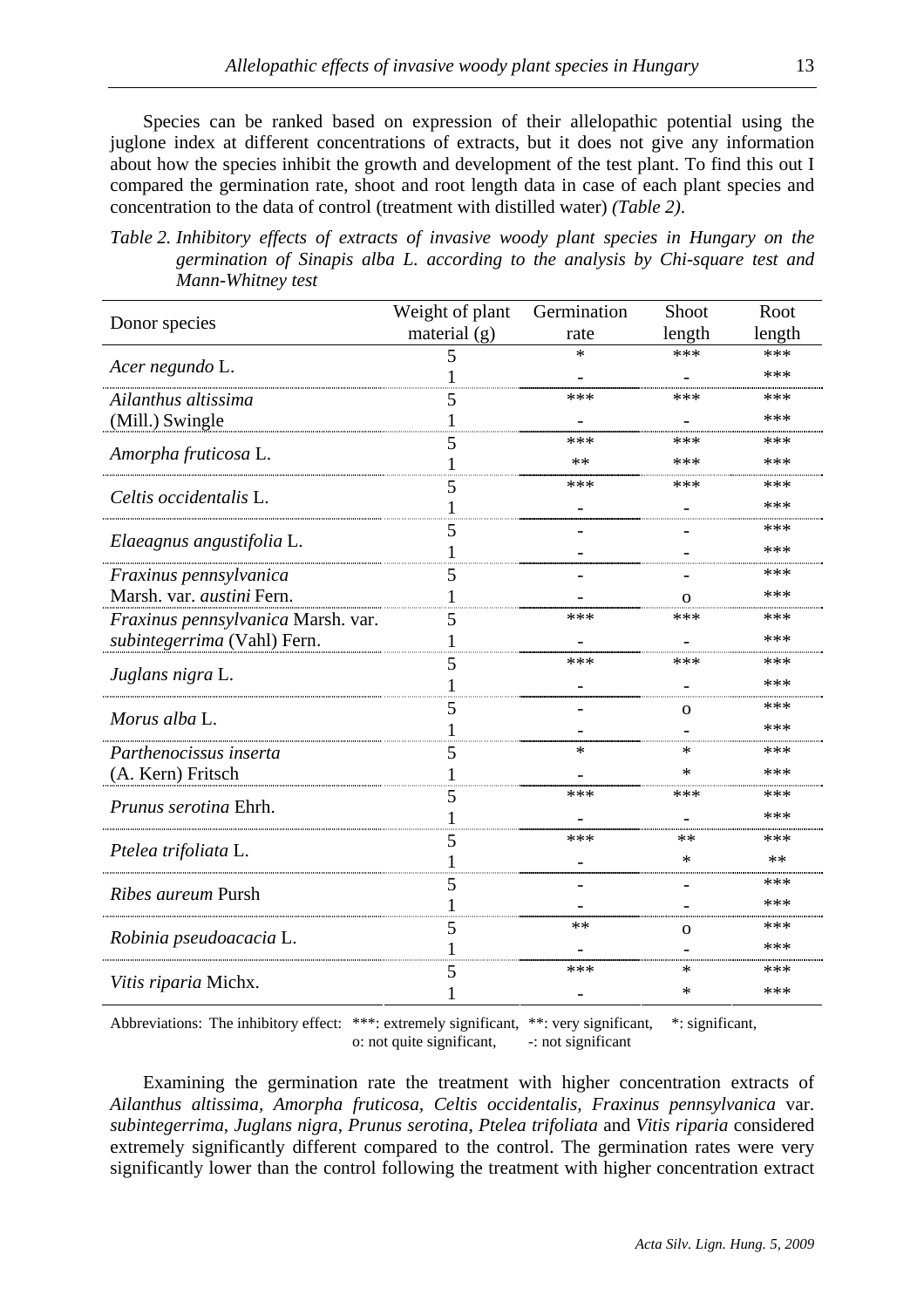eof *Robinia pseudoacacia* and the treatment with lower concentration extract of *Amorpha fruticosa*. There were significant difference between the control and the treatment with higher concentration extracts of *Acer negundo* and *Parthenocissus inserta*. Treatment with other extracts did not show significant difference to the control.

Analyzing the shoot length data the effects of various species and concentrations divided more considerably: eight extracts caused extremely significant, one very significant, five significant, three not quite significant and thirteen not significant differences. Higher concentration extracts of *Acer negundo, Ailanthus altissima, Amorpha fruticosa*, *Celtis occidentalis, Fraxinus pennsylvanica* var. *subintegerrima, Juglans nigra* and *Prunus serotina* and lower concentration extract of *Amorpha fruticosa* resulted extremely significant difference to the data of control. Higher concentration extract of *Ptelea trifoliata* reduced very significantly the shoot length. After the treatment with lower concentration extract of *Ptelea trifoliata* and both concentration extracts of *Vitis riparia* and *Parthenocissus inserta* the shoot lengths were significantly shorter.

The root lengths influenced with treatment using different species and concentrations brought more unified results. With the exception of lower concentration extract of *Ptelea trifoliata* – which showed very significant difference compared to the control – extracts at both concentration in case of every species reduced extremely significantly the root length.

#### **4 CONCLUSION**

The results of study have proven that every invasive woody plant species occurring in Hungary has a more or less expressed allelopathic potential. These allelopathic effects are known from the literature in case of some studied species, but there are not any publications or there are some ones about the allelopathy of other studied species such as *Fraxinus pennsylvanica* var. *austini*, *Vitis riparia*, *Parthenocissus inserta*, *Ptelea trifoliata* and *Ribes aureum*. In term of juglone index the allelopathic potential of *Amorpha fruticosa*, *Ailanthus altissima* and *Celtis occidentalis* were the most preeminent. Besides these species the treatment with *Juglans nigra*, *Prunus serotina* and *Fraxinus pennsylvanica* var. *subintegerrima* extracts reduced extremely significantly the germination rate, shoot and root length, compared to the control.

The comparison of the juglone index of investigated adventive woody species with the values of adventive herbaceous species reported by Szabó (1999), revealed that for higher concentrations extracts, juglone indices of woody species were in general similar, around 1. No extreme values were found comparable to Eastern daisy fleabane (*Erigeron annuus* (L.) Pers.) with a juglone index of 8.77 (Szabó 1999). In case of *Elaeagnus angustifolia,* I found at lower extract concentration an index lower by 0.14, at higher concentration higher by 0.18, respectively, than reported by Szabó (1999). This difference is not considerable and does not reduce the authenticity of methods; on the other hand it highlights the fact, that the concentration of allelopathica is influenced by several biotic and abiotic factors and may have seasonal variability.

It is known, that Petri dish bioassays could greatly overestimate the allelopathic effect compared to realistic field conditions (Keeley 1988, Wardle et al. 1998). The explanation of different allelopathic effects can be the transformation of allelochemicals by organic and anorganic compounds of soil, adsorption by colloids and dilution by the precipitation (Brückner – Szabó 2001). During these processes the allelochemicals can lose their allelopathic effects although it can be preserved too. To sum up in vitro researches are suitable for determining the allelopathic potential, but allelopathic effect should be proven under field conditions too.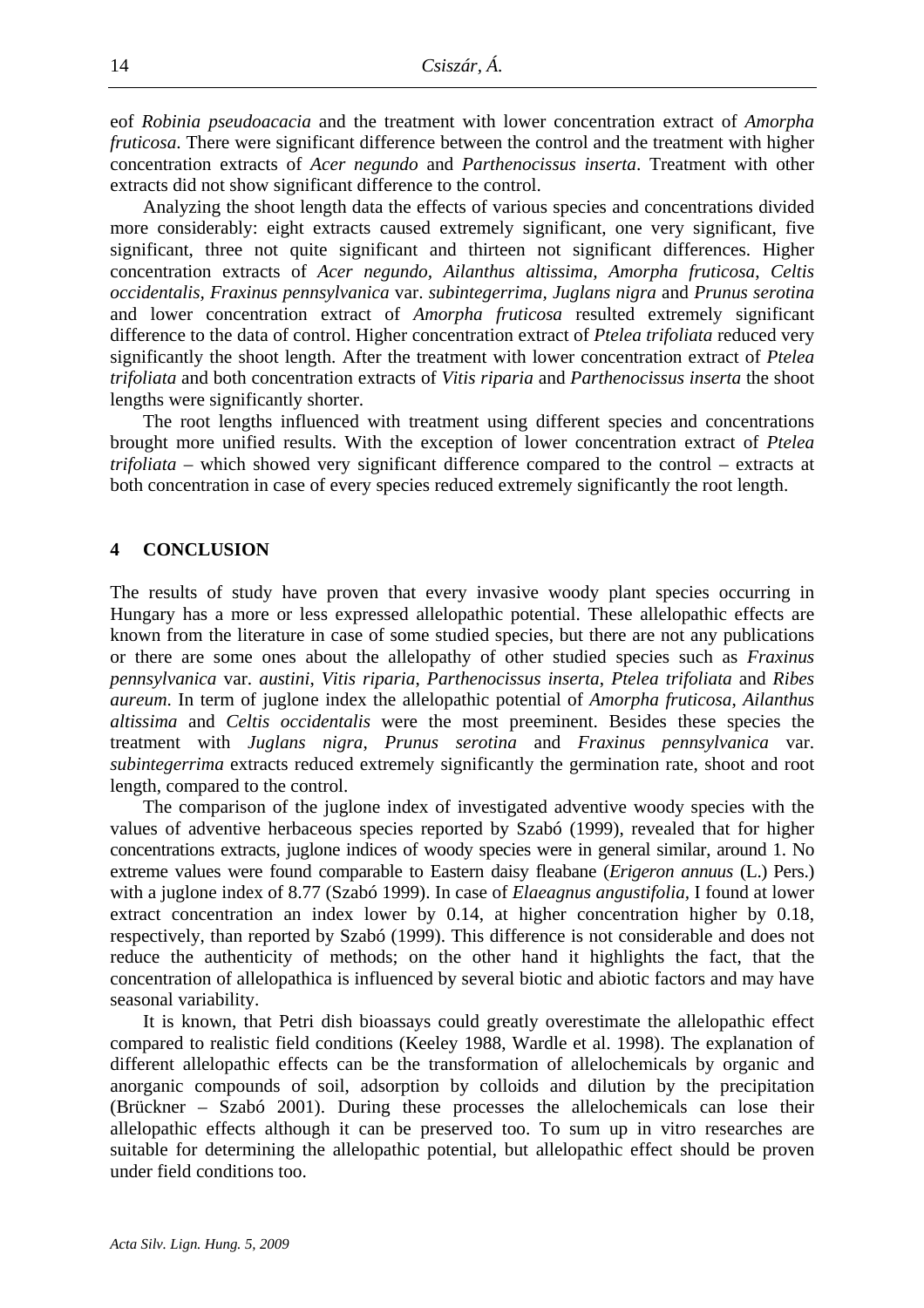Nowadays several uses of allelochemicals are known. Undesirable deciduous plants were controlled successfully in Canada sowing allelopathic plant species to the understory or incorporating barley, oat and wheat residues in soil (Jobidon et al. 1989). As the results of HEISEY's (1997) studies the ailanthone, the allelochemicals of tree-of-heaven was considered a broad-spectrum, pre- and postemergent herbicide. Most herbicides derived from plants are biodegradable and usually considered to be safer from human health and environmental point of view (Rizvi – Rizvi 1992). The invasive alien species cause considerable environmental, economical and human health harm worldwide, therefore we can agree with findings of Hierro and Callaway (2003 p. 29): "We do not recommend allelopathy as a 'unifying theory' for plant interactions, nor do we espouse the view that allelopathy is the dominant way that plants interact, but we argue that non-resource mechanisms should be returned to the discussion table as a potential mechanism for explaining the remarkable success of some invasive species."

**Acknowledgements:** I would like to express my thanks to Prof. Dénes Bartha for useful advice and critique. I am grateful to Prof. László Gy. Szabó and Prof. Péter Csontos for useful instructions and advice helping the experiment. Thanks to Ms. Mária Csanády for laboratory work and to the Institute of Sylviculture and Forest Protection for lending biological thermostat.

#### **REFERENCES**

- BARTHA D. (2002): Adventív fa- és cserjefajok Magyarországon. [Adventive tree- and shrub species in Hungary.] Erdészeti Lapok 137: 63-65. (in Hungarian)
- BRÜCKNER D.J. SZABÓ L.GY. (2001): Az allelopátia modern értelmezése. [New approaches to allelopathy.] Kitaibelia 4 (1): 93-106. (in Hungarian with English summary)
- ČABOUN, V. (1994): Allelopathy research in forest ecosystems of Slovakia. In: Narwal, S.S. Tauro, P. (eds.): Allelopathy in Agriculture and Forestry. Scientific Publ., Jodhpur.
- ČABOUN, V. (2004): Results of allelopathy research in Slovak forest ecosystems. Second European Allelopathy Symposium "Allelopathy – from understanding to application". 3rd - 5th June 2004, Pulawy, Poland. 24 p.
- CALLAWAY, R.M. ASCHEHOUG, E. T. (2000): Invasive plants versus their new and old neighbors: a mechanism for exotic invasion. Science 290: 521-523.
- CARROLL, M. (1994): Allelopathic interactions in a temperate forest setting by higher woody plants and understory components. EN570 Term Report, Colorado State University.
- CSONTOS P. (1991): Allelopathic interactions and pattern generation of herbs in oakwood clearings. (Preliminary studies). Abstracta Botanica 15: 25-30.
- CSONTOS P. (1997): Az allelopátia kutatásának hazai eredményei. [Allelopathy in Hungary: a review of literature.] Természetvédelmi Közlemények 5-6: 27-40 (in Hungarian with English summary)
- DAGLISH, C. (1950): The determination and occurrence of hydrojuglone glucoside in the walnut. Biochemical Journal 47: 45-462.
- ELAKOVICH, S.D. WOOTEN, J.W. (1995): Allelopathic woody plants I. *Abies alba* through *Lyonia lucida*. Allelopathy Journal 2/2: 117-146.
- ELAKOVICH, S.D. WOOTEN, J.W. (1996): Allelopathic woody plants II. *Mabea* through *Zelkova*. Allelopathy Journal 3/1: 9-32.
- ERCISLI, S. ESITKEN, A. TURKKAL, C. ORHAN, E. (2005): The allelopathic effects of juglone and walnut leaf extracts on yield, growth, chemical and PNE compositions of strawberry cv. Fern. Plant, Soil and Environment 51 (6): 283-287.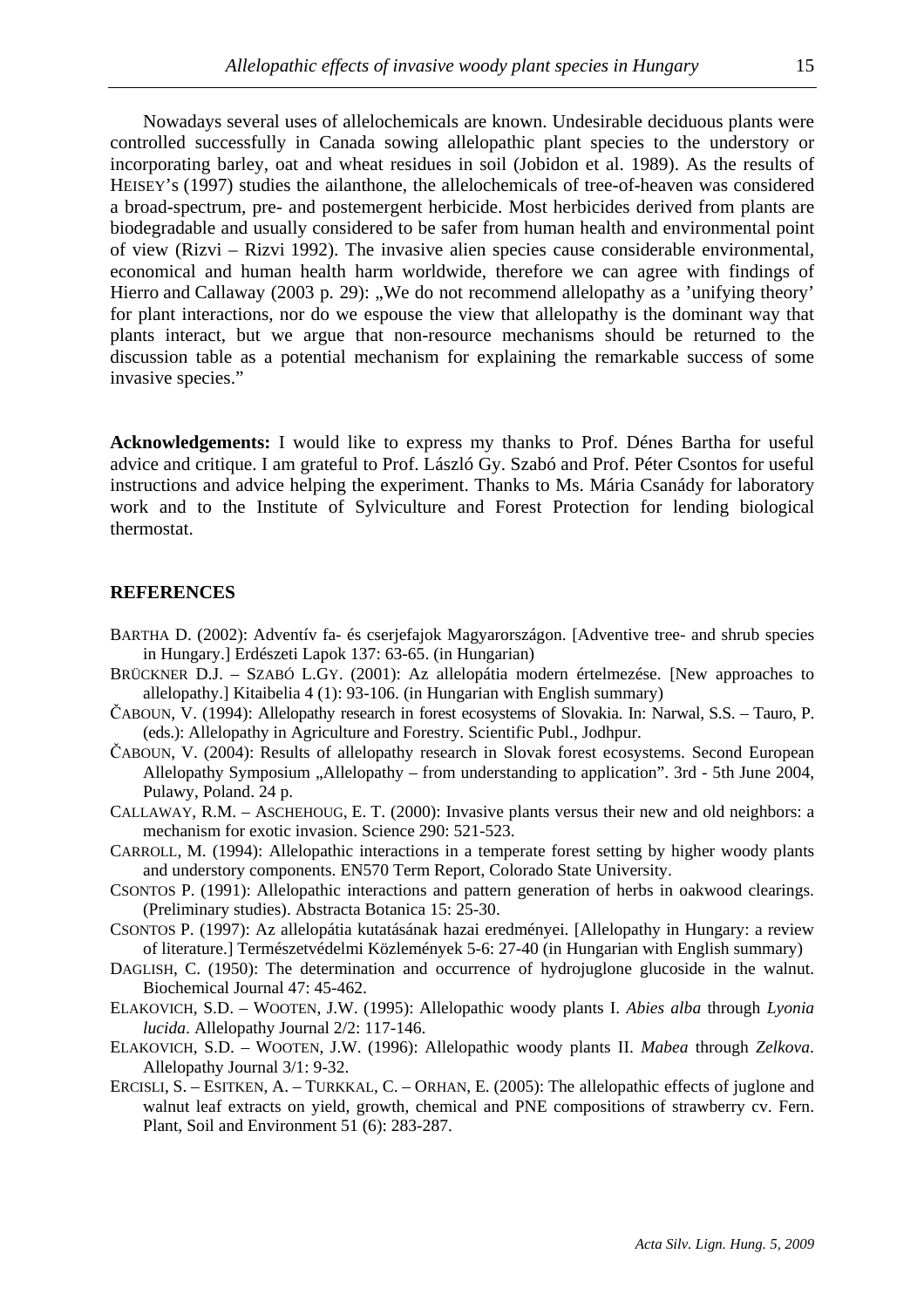- FEKETE G. (1974): Interspecifikus kapcsolatok, kölcsönhatások és az ökológiai niche elemzése tölgyerdei fajokon. [Interspecific relations, interactions and analysis of the ecological niche on oak forest species.] Akadémiai doktori értekezés, kézirat, MTA Kézirattár Budapest. (in Hungarian)
- HEISEY, R.M. (1996): Identification of an allelopathic compound from *Ailanthus altissima* and characterization of its herbicidal activity. Journal of Botany 83: 192-200.
- HEISEY, R.M. (1997): Allelopathy and the Secret Life of *Ailanthus altissima*. Arnoldia (1997 Fall): 28-36.
- HEJL, A.M. EINHELIIG, F.A. RASMUSSEN J. (1993): Effects of juglone on growth, photosynthesis and respiration. Journal of Chemical Ecology 19: 559-568.
- HIERRO, J. L. CALLAWAY, R. M. (2003): Allelopathy and exotic plant invasion. Plant and Soil 256: 29-39.
- INSTAT 1997: GraphPad InStat Demo, Version 3.00 for Win 95/NT. GraphPad Software Incl., San Diego.
- JOBIDON, R. THIBAULT, J.R. FORTIN, J.A. (1989): Phytotoxic effect of barley, oat and wheat mulches in eastern Québec forest plantations 1. Effects on red raspberry (*Rubus idaeus* L.) Forest Ecology and Management 29: 277-294.
- JOSE, S. GILLESPIE, A. R. (1998): Allelopathy in black walnut (*Juglans regia* L.) alley cropping: II. Effects of juglone on hydroponically grown corn (*Zea mays* L.) and soybean (*Glycine max* L. Merr.) growth and physiology. Plant and Soil 203: 199-205.
- KAZINCZI G. BÉRES I. HUNYADI K. MIKULÁS J. (1991): A selyemmályva (*Abutilon theophrasti* Medic.) allelopatikus hatásának és kompetitív képességének vizsgálata. [Study of allelopathic effect and competitive ability of *Abutilon theophrasti*.] Növénytermelés 40 (4): 321-331. (in Hungarian with English summary)
- KEELEY, J.E. (1988): Allelopathy. Ecology 69: 293-294.
- KOCACALISKAN, I. TERZI, I. (2001): Allelopathic effects of walnut leaf extracts and juglone on seed germination and seedling growth. Journal of Horticultural Science and Biotechnology 76: 436-440.
- KUITERS, A.T.– DENNEMAN, C.A.J. (1987): Water-soluble phenolic substances in soils under several coniferous and decidous tree species. Soil Biology and Biochemistry 19: 765-769.
- LODHI, M.A.K. (1975): Soil-plant phytotoxicity and its possible significance in patterning of herbaceous vegetation in a bottomland forest. American Journal of Botany 62: 618-622.
- LODHI, M.A.K. (1976): Role of allelopathy as expressed by dominanting trees in a lowland forest in controlling the productivity and pattern of herbaceous growth. American Journal of Botany. 63: 1-8.
- LODHI, M.A.K. (1978): Allelopatic effects of decaying litter of dominant trees and their associated soil in a lowland forest communitiy. American Journal of Botany 65: 340-344.
- MIKULÁS J. (1981): A fenyércirok (*Sorghum halepense* L.) allelopátiája a gyom és kultúrnövényekre. [Allelopathy of Sorghum halepense L. to weeds and cultivated plants.] Növényvédelem 17 (10-11): 413-418. (in Hungarian)
- MOLISCH, H. (1937): Der Einfluß einer Pflanze auf die Andere. Allelopathie. Gustav Fischer Verlag, Jena. 106 p.
- NANDAL, D.P.S. BISLA, S.S. NARWAL, S.S. KAUSHIK, J. C. (1994): Allelopathic interactions in agroforestry systems. In: Narwal, S.S. – Tauro, P. (eds.): Allelopathy in Agriculture and Forestry. Scientific Publ., Jodhpur.
- PELLISSIER, F. GALLET, C. SOUTO, X. C. (2002): Allelopathic interactions in forest ecosystems. In: Reigosa, M.J. – Nuria P. – Sanchez-Moreiras, A.M. – Gonzales, L. (eds.): Allelopathy: from molecules to ecosystems. Science Publishers, Enfield, New Hampshire. 257-269.
- PRATAVIERA, A.G. KUNIYUKI, A.H. RYOGO, K. (1983): Growth inhibitors in xylem exudates of Persian walnut (*Juglans regia* L.) and their possible role in graft failure. Journal of the American Society of Horticultural Science 108: 1043-1050.
- RICE, E.L. (1984): Allelopathy. Second Edition. Academic Press, Orlando, 422 p.
- RIDENOUR, W.M. CALLAWAY, R.M. (2001): The relative importance of allelopathy in interference: the effects of an invasive weed on a native bunchgrass. Oecologia 126: 444-450.
- RIZVI, S.J.H. RIZVI, V. (1992): Exploitation of allelochemicals in improving crop productivity. In: Rizvi, S.J.H. – Rizvi, V.: Allelopathy: Basic and applied aspects. Chapman and Hall, London. 443-473.
- SEGURA-AGUILAR, J. HAKMAN, I. RYDSTROM J. (1992): The effect of 5-OH-1,4 naphtoquinone on Norway spruce seed during germination. Plant Physiology 100: 1955-1961.
- SZABÓ L.GY. (1997): Allelopathy Phytochemical potential Life strategy. JPTE, Pécs. 188 p.